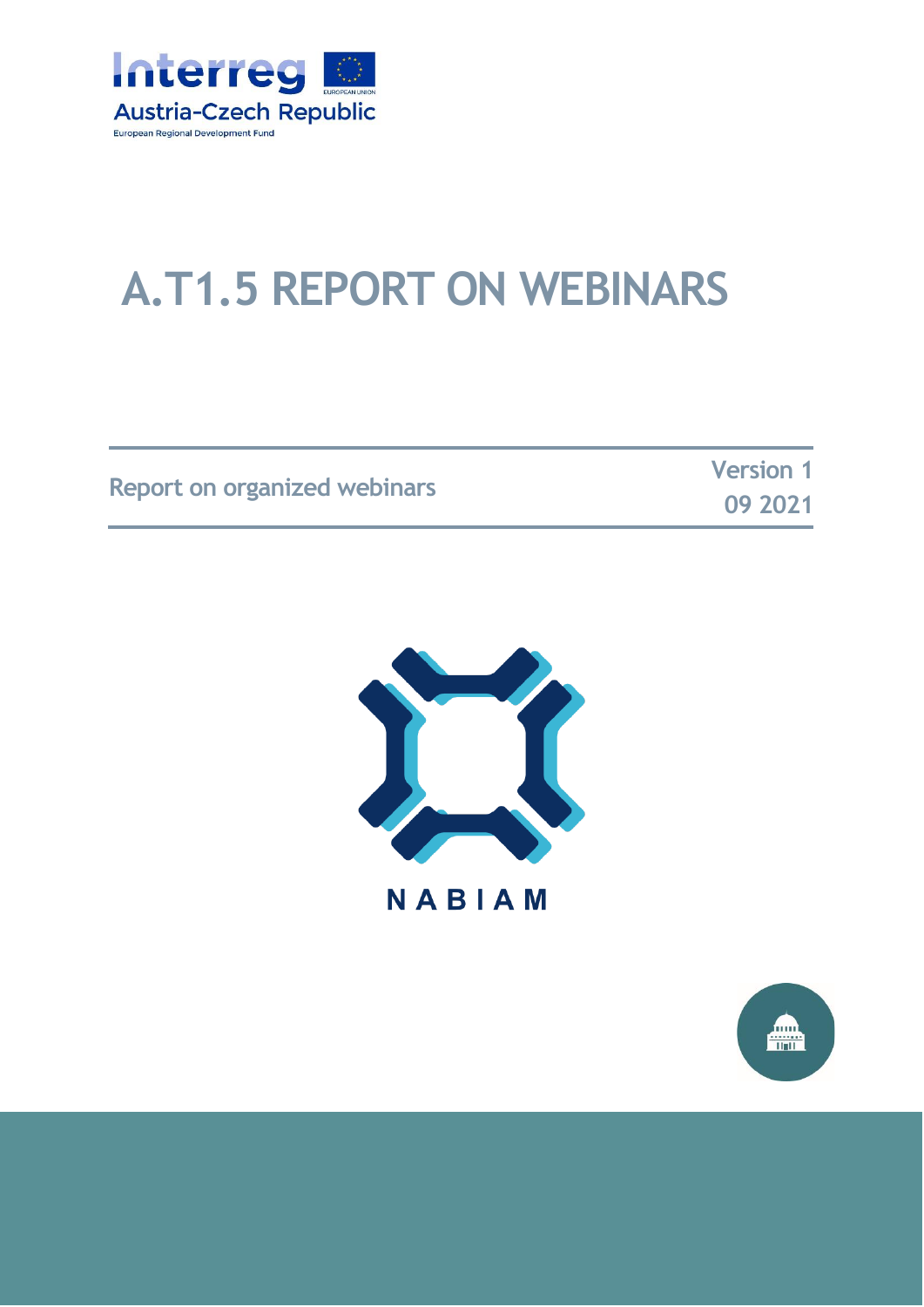



#### **Table of Contents**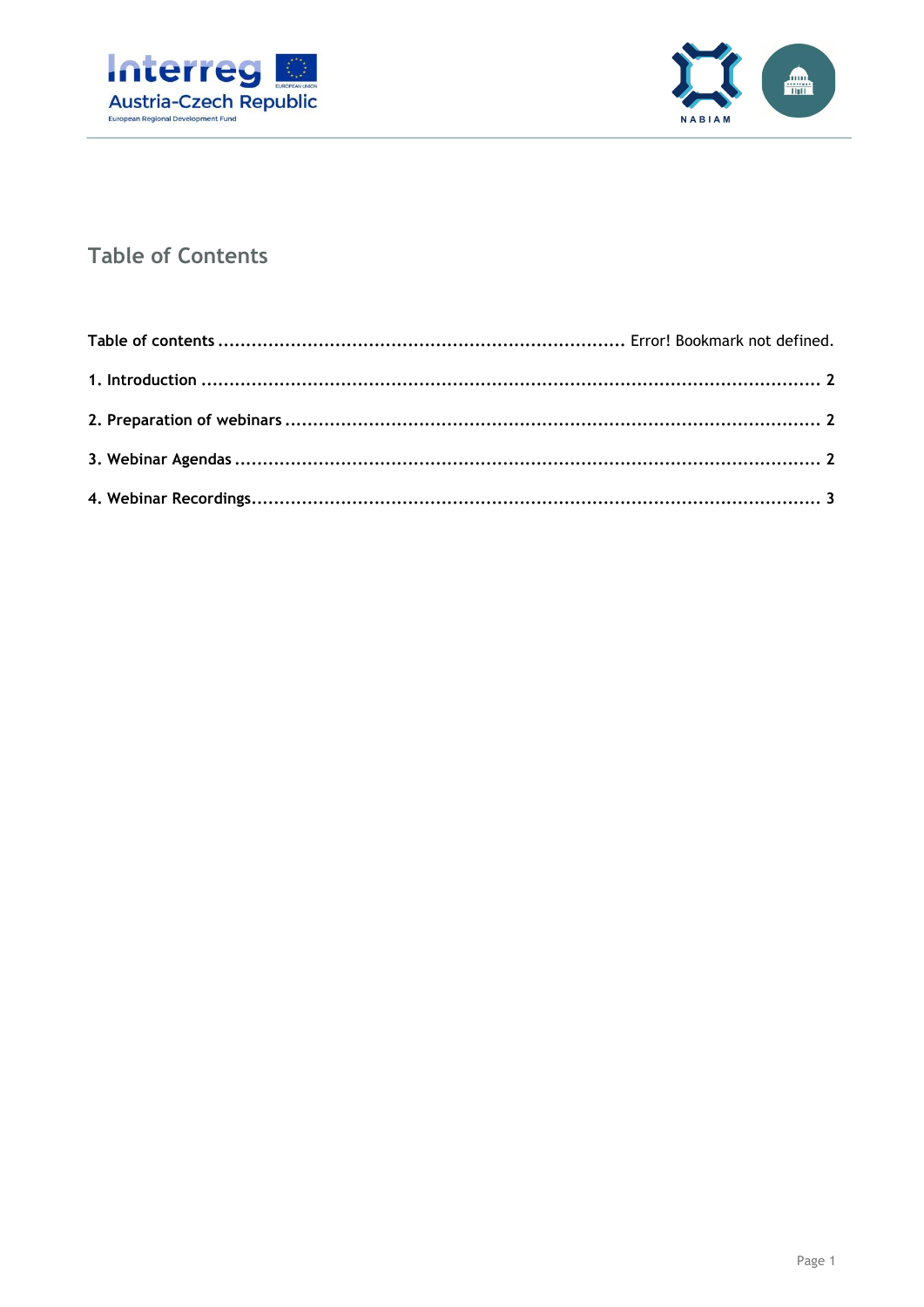



## <span id="page-2-0"></span>**1. Introduction**

The report summarises the work that was done in organizing webinars in order to present results of competence mapping. In contrast to the other activities within NABIAM project, organization of webinars were not significantly influenced by the coronavirus situation, since all webinars were intentionally planned as a virtual event.

## <span id="page-2-1"></span>**2. Preparation of webinars**

All webinars were organized in the year 2021. Based the questionnaire distributed over social channels, emails and direct calls, speakers were identified from the entries in the survey. Two or three keynote speakers were announced on the first flayer 4 weeks before the webinar date. The flayer was distributed to the interested entities through social channels and direct emailing. Potential participants were able to register to the webinar with possibility to register also as a speaker. The final agenda was published one week before the webinar, reminder was distributed to the interested entities. Full agenda was published also on NABIAM web pages and iBox.

The following institutions were presenting their competences, research activities and potential cooperations in the topics covered by NABIAM – Nanotechnologies (with special focus on Nanoimprint lithography), Biosensors and Additive Manufacturing, all those partners have become part of the NABIAM network:



## <span id="page-2-2"></span>**3. Webinar Agendas**

Agenda - **NABIAM Nanotechnology Webinar 22.4.2021**

15:00 - 15:15 NABIAM introduction and mission, Pavel Kulha (PROFACTOR) and Johann Zabel (Biz-up)

15:15 - 15:30 Step-and-repeat and roll-to-plate nanoimprinting for optical applications R&D, Michael Mühlberger (PROFACTOR)

- 15:30 15:45 NILPhotonics Competence Center Innovations and Partnerships for Nanoimprinting in High Volume, Martin Eibelhuber (EVG)
- 15:45 16:00 Plasmonic nanomaterials for optical biosensors, Jakub Dostalek (Austrian Institue of Technology)
- 16:00 16:15 Three-dimensional micro- and nanostructures written with two photon lithography, Thomas Klar (Johannes Kepler University in Linz)
- 16:15 16:30 Low-temperature plasma assisted deposition of thin films for nanotechnology, Vítězslav Straňák (University of South Bohemia)